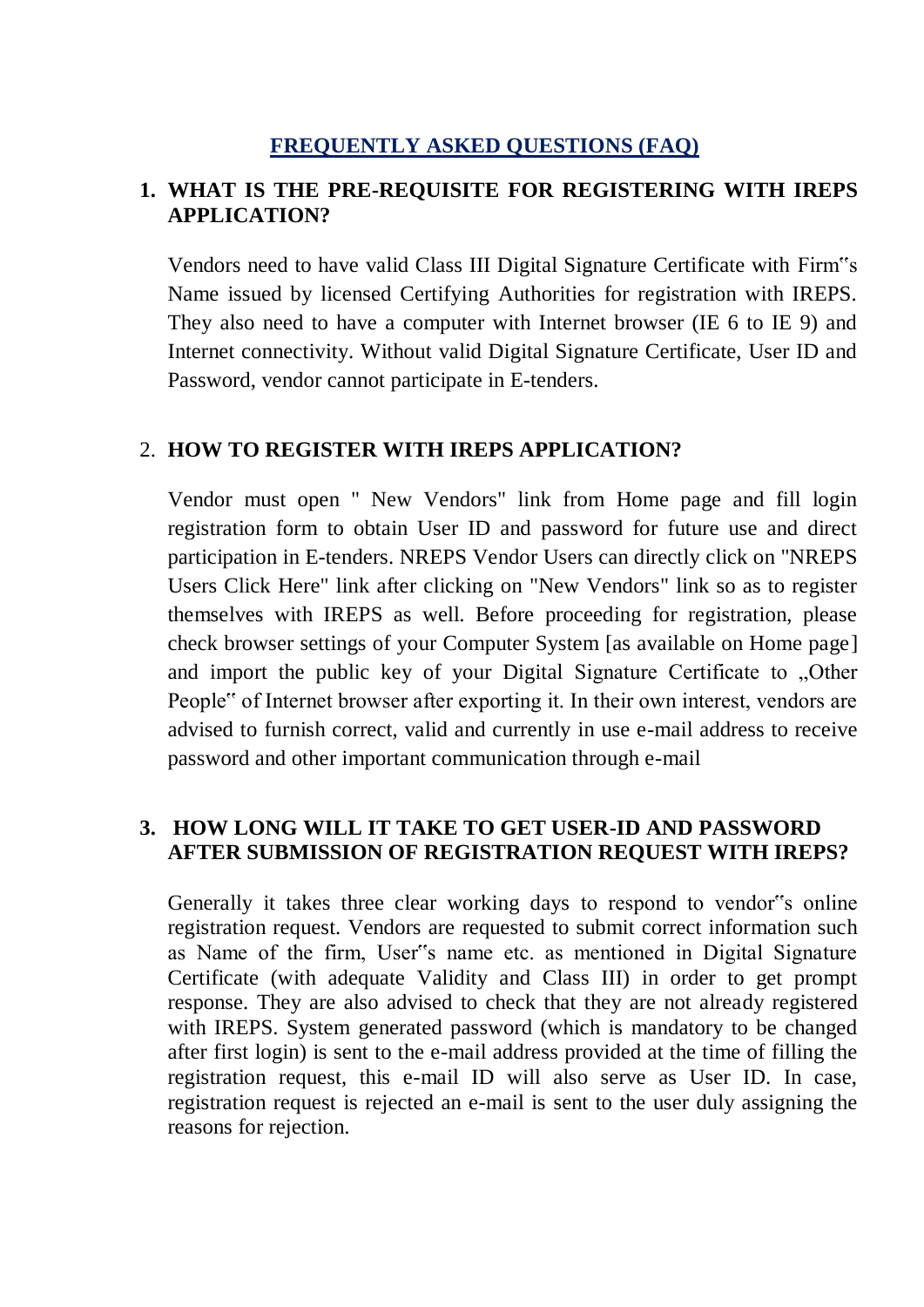## **4. WHAT TO DO NEXT AFTER RECEIVING PASSWORD?**

Connect to https://ireps.gov.in, click "Login", enter your registered email ID as user ID and enter the password received in your email. System will prompt to change the password immediately. Change the password of your choice as per "Password Policy" displayed on the same page. Then system will prompt to fill Statutory and Bank details of your firm. But the system will prompt it again, when you Login. This information is necessary in your own interest which can be viewed / edited from the right navigation links.

# **5. WHAT TO DO WHEN PASSWORD IS NOT RECEIVED AFTER NEW REGISTRATION?**

If no e-mail containing system generated password or reasons of rejection is found in "Inbox" of your email, then check the same in "Spam, Junk etc.". If it is not found anywhere, then open the login Page<https://www.ireps.gov.in/cgi->

bin/ireps/ireps/admin/changePasswordBeforeLoginForm.do?language=en and click either ... Click Here to get Password using Digital Signature" or " Click Here to get Password through e-mail". If system accepts the user ID (e-mail ID), then attach Digital Signature Certificate and re-set the password or obtain the same over email. In case system throws the message "**Error Code: ADM.008 Message: User Name is not registered with us. ',** please contact helpdesk over phone or through email quoting your request ID.

## 6. **HOW TO OBTAIN DIGITAL SIGNATURE CERTIFICATE FROM CERTIFYING AUTHORITY (CA)?**

There is a hyperlink on IREPS home page, clicking on which opens the Controller of Certifying Authority (www.cca.gov.in) website and from there one can access Certifying Authority sites using links provided. Some of the Certifying Authorities are TCS, (n)CodeSolutions, Safescrypt, E Mudra etc. Digital Signature Certificates are issued with a validity of one / two years. The same Digital Signature Certificate can be used by a subscriber any number of times for authentication and signing e-bids, documents etc. against tenders issued by Railways during its validity period.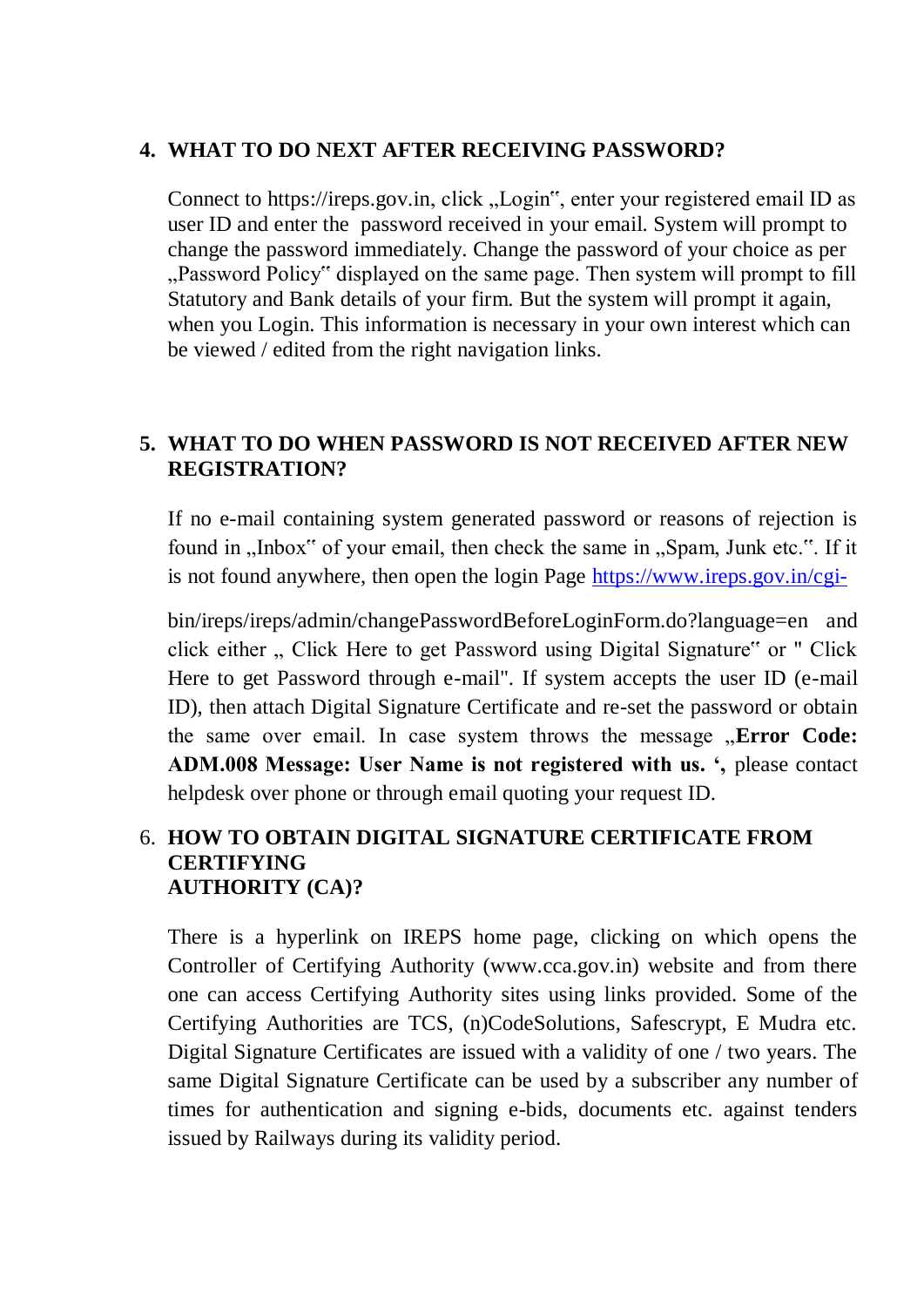# **7. WHAT IS THE SIGNIFICANCE OF DIGITAL SIGNATURE CERTIFICATE?**

Digital Signature Certificate helps in establishing integrity of document/ information, authentication and non-repudiation of the person submitting any document/ information on the web site. Electronic document/ information digitally signed using Digital Signature Certificate, provided by CA licensed by CCA of India, are only recognized as legally valid document/ information as per I.T. Act 2000 and such document/ information can be verified by the receiver. After a vendor has obtained a digital signature certificate issued by CA in the name of authorized person, who is authorized for submitting on-line offers, the vendor can participate in E-tenders on IREPS application.

## **8. HOW TO VIEW DIGITAL SIGNATURE CERTIFICATE?**

Please install the driver for Crypto Token from the Compact Disk (CD), supplied along with the Crypto Token, as per procedure prescribed by supplier of the Digital Signature Certificate in the Manual. Insert your USB Crypto Token in the in the USB port of the computer. If the driver for Crypto Token is properly installed, you can see the Digital Signature Certificate in personal folder in the Internet Explorer. To view the Personal Folder, Please open Internet Explorer, Click on Tools  $\Box$ Internet Options $\Box$  Content  $\Box$ Certificates, by default personal folder is visible**.** Select your certificate and view it. In case the certificate is not appearing, please contact the supplier of Digital Signature **Certificate** 

# 9. **HOW TO CONFIRM WHETHER DIGITAL SIGNATURE CERTIFICATE HAS BEEN CORRECTLY INSTALLED?**

After inserting the USB Crypto Token containing your Digital Signature Certificate in the system, view your Digital Signature Certificate in Internet Explorer by going to Tools  $\Box$  Internet Options  $\Box$  Content Certificates Personal. Please select your Digital Signature Certificate  $\Box$   $\Box$  View  $\Box$   $\Box$  Certification  $\Box$  Path, a chain of the hierarchy of certificates starting from CCA to the user  $(CCA \text{ India} \Box \text{Centifying})$ Authority  $\Box$  User name) will be displayed. If it is not showing, then import the CCA India Root certificate in the Trusted Root Certification Authorities Tab and CA (Certifying Authority) Certificate in the Intermediate Certification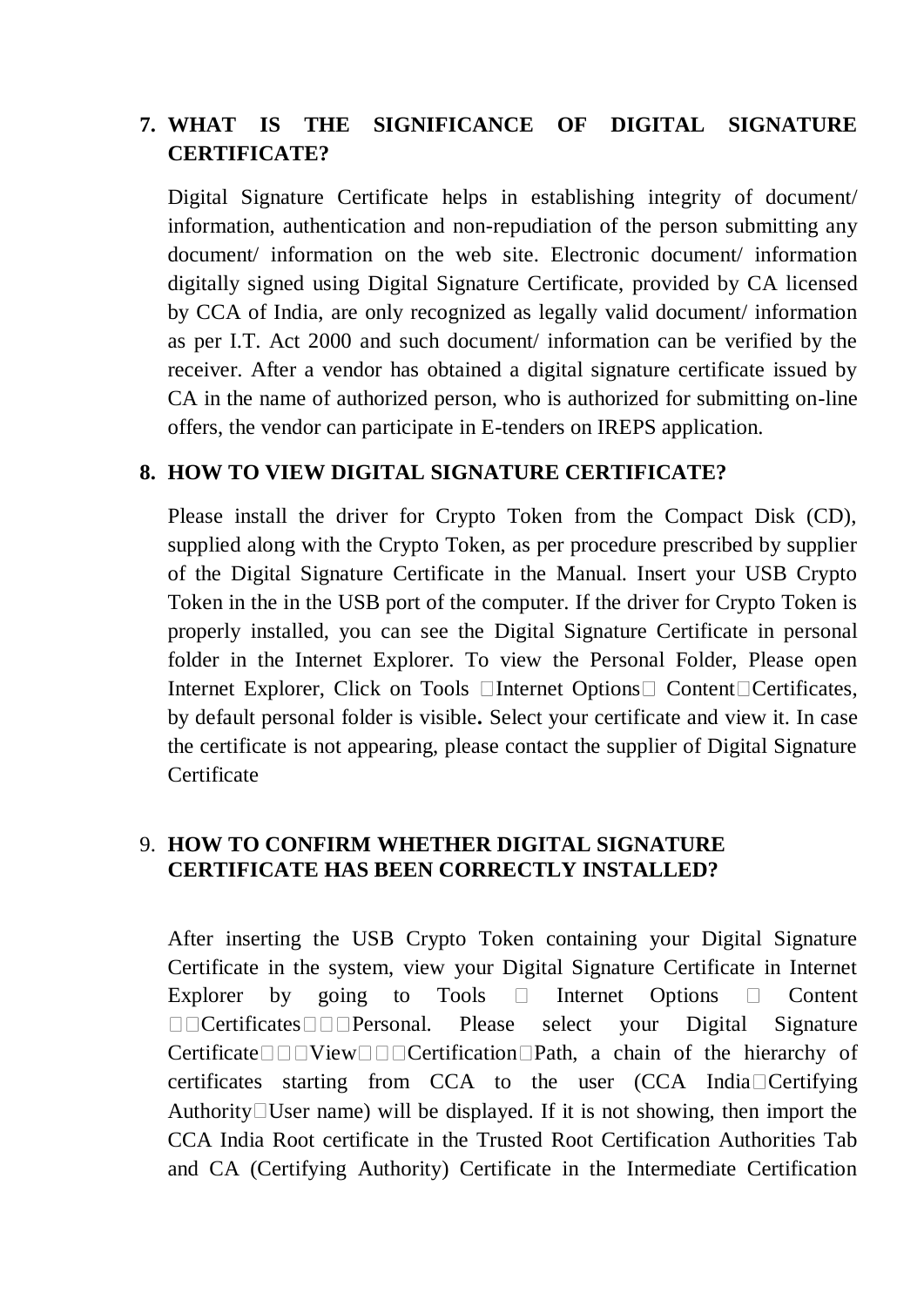Authorities Tab. If you do not have CCA India and CA (Certifying Authority) certificate, the same can be downloaded from Certifying Authority"s website.

# 10.**HOW TO EXPORT PUBLIC KEY OF THE DIGITAL SIGNATURE CERTIFICATE FROM THE CRYPTO TOKEN?**

Insert your Crypto Token into USB Port and open your Internet Browser and go to  $Tools \Box$  Internet Option  $\Box$  Content  $\Box$  Certificates. Select your certificate and click on "Export". A certificate export wizard window opens, then click on next and then assign a location and a filename in your computer to store the certificate. *[Note: By exporting the certificate only public key of the certificate is getting stored in a file.]* An alert message like "The export was successful" is displayed.

# **11.HOW TO IMPORT PUBLIC KEY OF THE DIGITAL SIGNATURE CERTIFICATE INTO WEB BROWSER?**

Open your Internet Browser and go to Internet Option □ Content  $Tab \Box Certificates \Box Other People and click on "Import"$ . A certificate Import". wizard window opens, then click on next and then select the file containing the public key (created during the export process) and click next and after this select the "Other People" location to install your certificate [by default **Other** people is pre-selected] and then click next and after then click finish. An alert message like "The import was successful" is displayed.

# **12.WHAT TO DO WHEN POP-UP WINDOW DOES NOT APPEAR FOR SELECTING THE DIGITAL SIGNATURE AT THE TIME OF "SIGN AND SUBMIT"?**

Check your "Browser Settings" according to Operating System on your computer as advised under the link "System Settings" on the Home Page. Please ensure to turn off the pop-up blocker. To turn-off pop-up blocker, go to Internet option, select the "Privacy" tab and uncheck the pop-up blocker checkbox.

# **13.WHAT TO DO WHEN "RUN TIME ERROR" OCCURS?**

Generally run Time Error occurs when Crypto Token driver is not installed properly or Crypto Token has been corrupted. In this case, please re-install the Crypto Token driver after uninstalling it.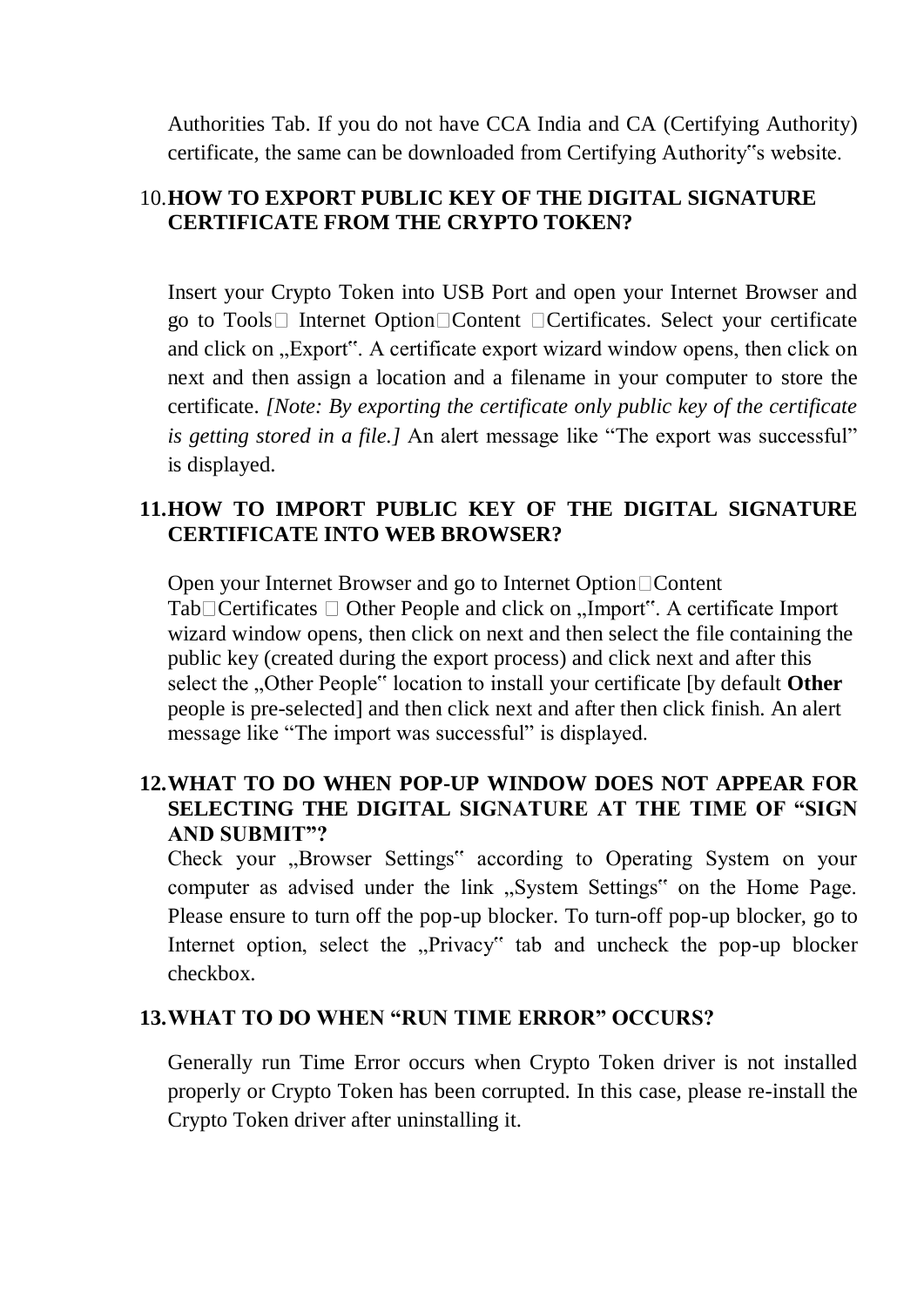#### **14.GETTING PROBLEM IN DLL REGISTRATION?**

If you are facing problem in DLL Registration and message "DLL Registration Failed" appears then make sure that you have administrator"s rights on your Computer System.

# 15.**WHAT TO DO WHEN IREPS SITE IS NOT OPENING OR IS OPENING SLOWLY?**

**(A) For vendor user or Railway user accessing IREPS from Internet outside Railway Offices.** 

#### **(i) IREPS is not Opening from Internet**

Check your Internet connection to ensure it is working fine. To do this try to open some other website.

If other sites are not opening:-Then check the network connection for Internet and contact to your Internet Service Provider (ISP). Simultaneously contact to IREPS Helpdesk.

## **(ii) IREPS is opening slowly from Internet**

If you are accessing **IREPS site first time** and **after clicking on login page** it is opening **very slowly then don't worry**, it is **because of downloading of Active X component on your system (which is a onetime process)**. In future, it will not take that much time.

Make sure that no heavy downloading is going on your PC and multiple Internet Applications are not opened through Internet Browsers.

If you have used IREPS site earlier and site is opening slow. Then check your Internet connection speed. You can check your Internet speed from tools provided by ISP or any third party tools such as (http://www.tplbox.com/speed/index.php), your Internet speed should be minimum **256 Kbps** or more for smooth and fast working with IREPS site. If you are getting speed in this range and still not able to open the site, you take a screen shot of this page and mail it to helpdesk.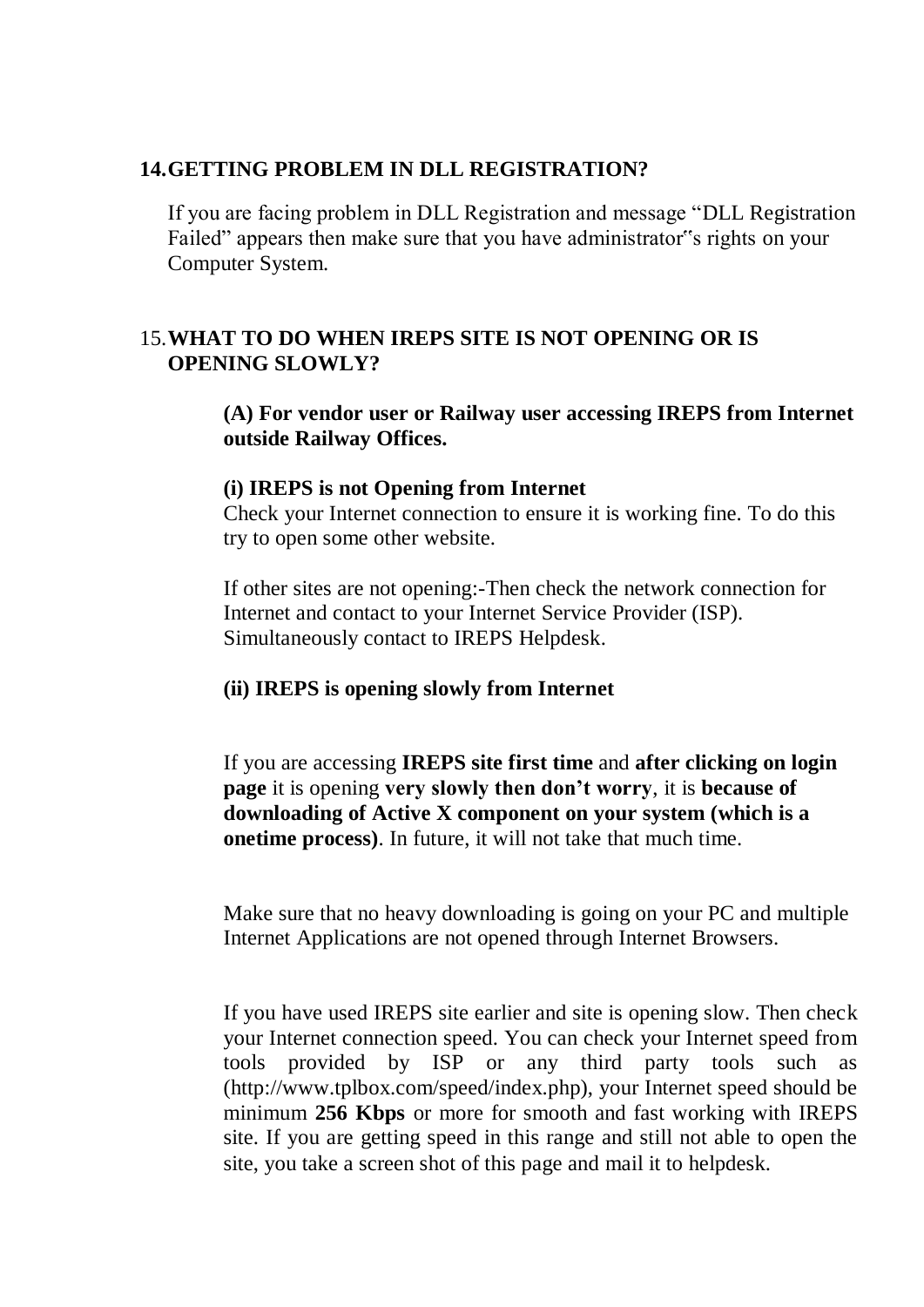## 16.**IREPS is not opening/opening slowly on Railnet /Broadband from Railway Offices.**

If you are accessing IREPS site through Railnet or Broadband and are able to access other sites but unable to access IREPS site then contact to concerned person who are managing proxy server and firewall for local LAN in your Railway Office. On proxy server and firewall there could be some policy restrictions that can restrict the access to IREPS application. e.g.: port number 80 and 443 should be enabled on proxy server and firewall for accessing IREPS site.

Adequate bandwidth should be available for IREPS site through proxy server.

## **17.IREPS is not opening/opening slowly in FOIS WAN**

If **Railway** user is facing problem related to non opening of IREPS site or slowness issue over **FOIS** network, then they can report the matter to NETWORK HELPDESK **by Email/Phone Call on phone no.** 01124102386 or Email-- nmsp1@cris.org.in OR contact IREPS HELPDESK.

#### **18.WHAT TO DO WHEN FORGOT PASSWORD?**

In case of Forgot password there are two ways to get new password: https://www.ireps.gov.in/cgi-

bin/ireps/ireps/admin/forgotPasswordForm.do?language=en , Click Here to get Password through e-mail" user has to submit his email id which was provided at the time of initial registration with the website, click on Submit button and attach his valid Digital Signature Certificate. His/Her new password will be sent to the registered e-mail ID.

<https://www.ireps.gov.in/cgi->

bin/ireps/ireps/admin/changePasswordBeforeLoginForm.do?language=en " Click Here to get Password using digital Signature" user has to submit his email id which was provided at the time of initial registration with the website, click on Submit button and attach his valid Digital Signature Certificate. System will permit the user to assign new password directly.

# **19.HOW TO SEARCH AND VIEW E-TENDER FROM IREPS APPLICATION?**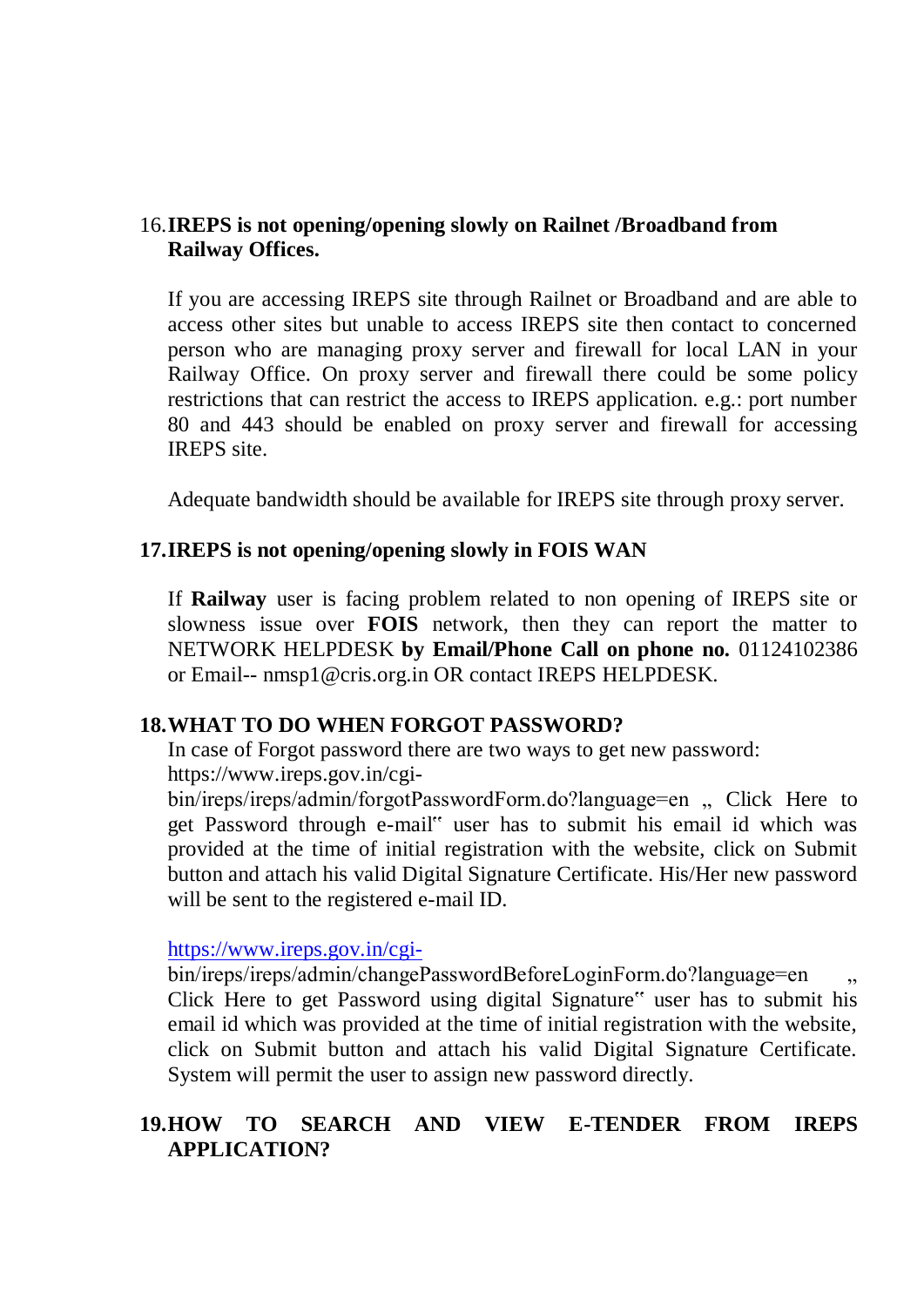Tenders addressed to a vendor are placed in  $M_y$  tenders (not yet closed)" folder on the Home Page of logged in Vendor users. In case you are interested in some other tenders, search the same either through "Quick Search" or "Advanced Search" by entering relevant parameters. Complete tender Documents for open tenders can be viewed/ downloaded after submission of payment details for Tender Document Cost. Anonymous users are also allowed to view NIT for all Open, Bulletin or other published tenders. Logged in Railway users can view all tenders (irrespective of Railway/department, tender type) and also draft tenders pertaining to sections assigned to them.

# **20.HOW SHALL I SUBMIT THE COST OF TENDER DOCUMENT COST AND EARNEST MONEY?**

After login, find the desired tender, click \$ action icon to open Payment Detail submission page.

In case you are exempted from submission of Tender Document Cost or EMD, please select

"Exempted" Radio Button to display various grounds for exemption. Please select the appropriate

Radio Button describing the ground for such exemption and click "Sign and" Submit". Please ensure to upload the scanned copy of requisite documentary evidence in support of your claim under "Attach documents" Tab in the Bid process.

In case you are not exempted from submission of Tender Document Cost or EMD, please submit details of payment instrument (Demand Draft etc.) in appropriate fields of the form and click "Sign and submit". Please ensure to get the Payment instrument delivered to the tender inviting authority. You can also view the payment details on your Home Page under the folder "**Payment(TDC/EMD/SD etc.)**".

# **21.HOW TO SUBMIT FINANCIAL AND TECHNO-COMMERCIAL OFFERS ON-LINE?**

After finding the desired tender, click "Bid Process" action icon (available against all open tender and tenders addressed to the vendor). Please click "Enter to Bid" to open the form for entering compliance against eligibility criteria specified by the tender inviting authority. Thereafter, click Other Tabs in sequence and enter relevant information. Information asked under the Tabs marked (\*) are mandatory.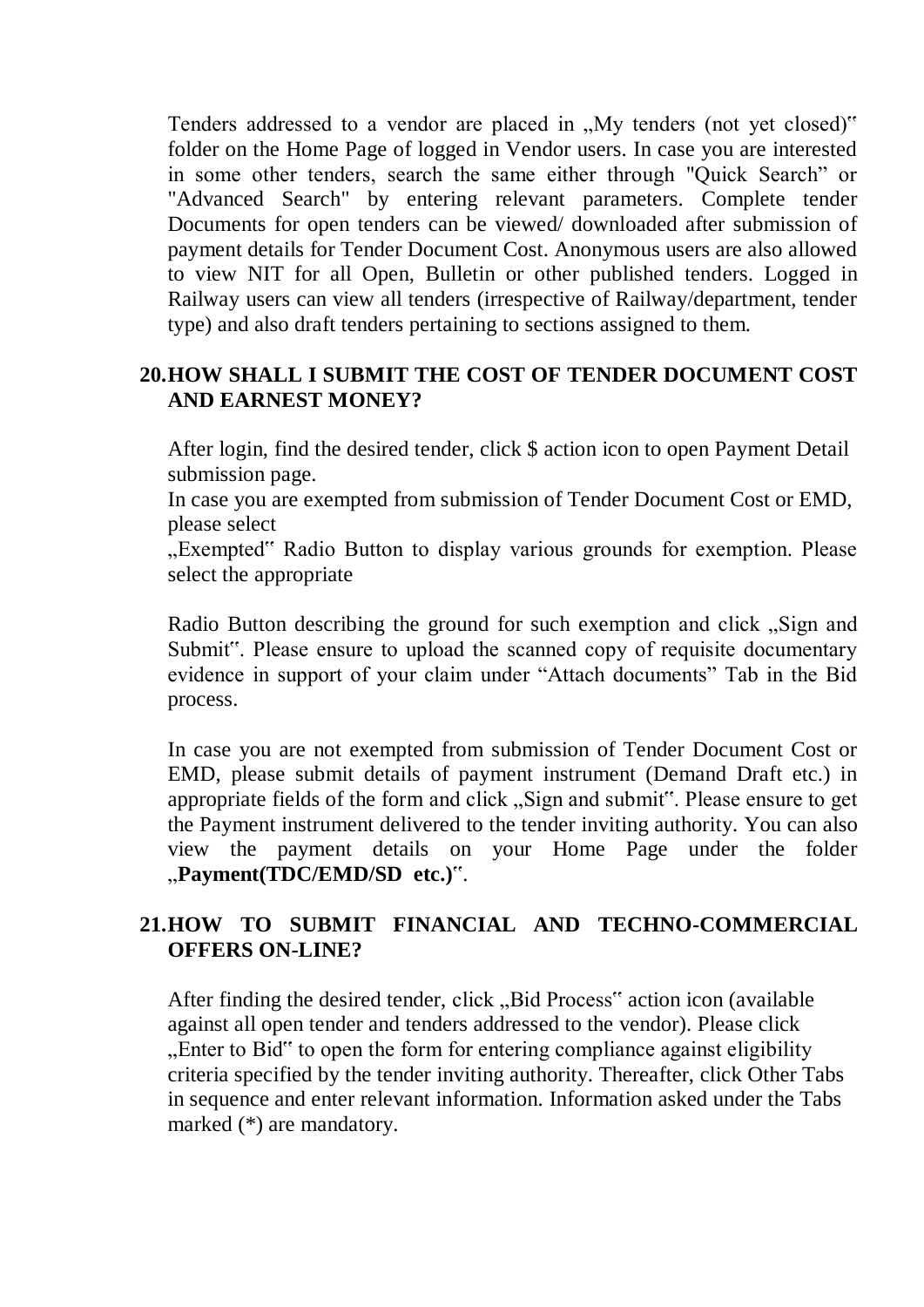After successful submission of "Financial Bid", a HTML receipt indicating bid ID, Date and Time of submission etc. is generated. The same should be stored/ printed for future reference, if any.

#### 22.**HOW TO KNOW WHETHER MY BID IS SUCCESSFULLY SUBMITTED ON THE WEBSITE?**

On completion of the Bidding process (after signing the Financial Rate Page) using your Digital Signature Certificate, the system will generate a unique Bid ID, which will be a reference to your bid. Vendors are advised to save this screen shot/take a print of HTML receipt indicating bid ID, Date and Time of submission etc. for future reference.

#### 23.**CAN I REVISE MY EARLIER BID?**

Vendors are not permitted to edit / change their earlier bid once it is signed and submitted to the system using their Digital Signature Certificate, as the Financial Bid details are stored in Encrypted form and can not be decrypted before closing date / time. However vendors can submit another Bid by using the option of "Revise offer" thereby superseding their earlier Bid. The latest revised bid will only be considered as valid bid and will be used for ranking and other purposes.

## 24.**CAN I SUBMIT MULTIPLE OFFERS FOR THE SAME TENDER/ ITEM?**

Yes, vendors can submit multiple offers by clicking "Alternate Bid" for the same item against a tender. This link can also be used for submitting different offers for different Brands of the products or different Quantity etc. There is no restriction for the number of alternate offers being submitted by vendors. All such alternate bids along with original bid will be considered valid bid and will be used for ranking purpose.

## **25.WHICH TYPE OF DOCUMENTS CAN BE UPLOADED/ ATTACHED IN IREPS?**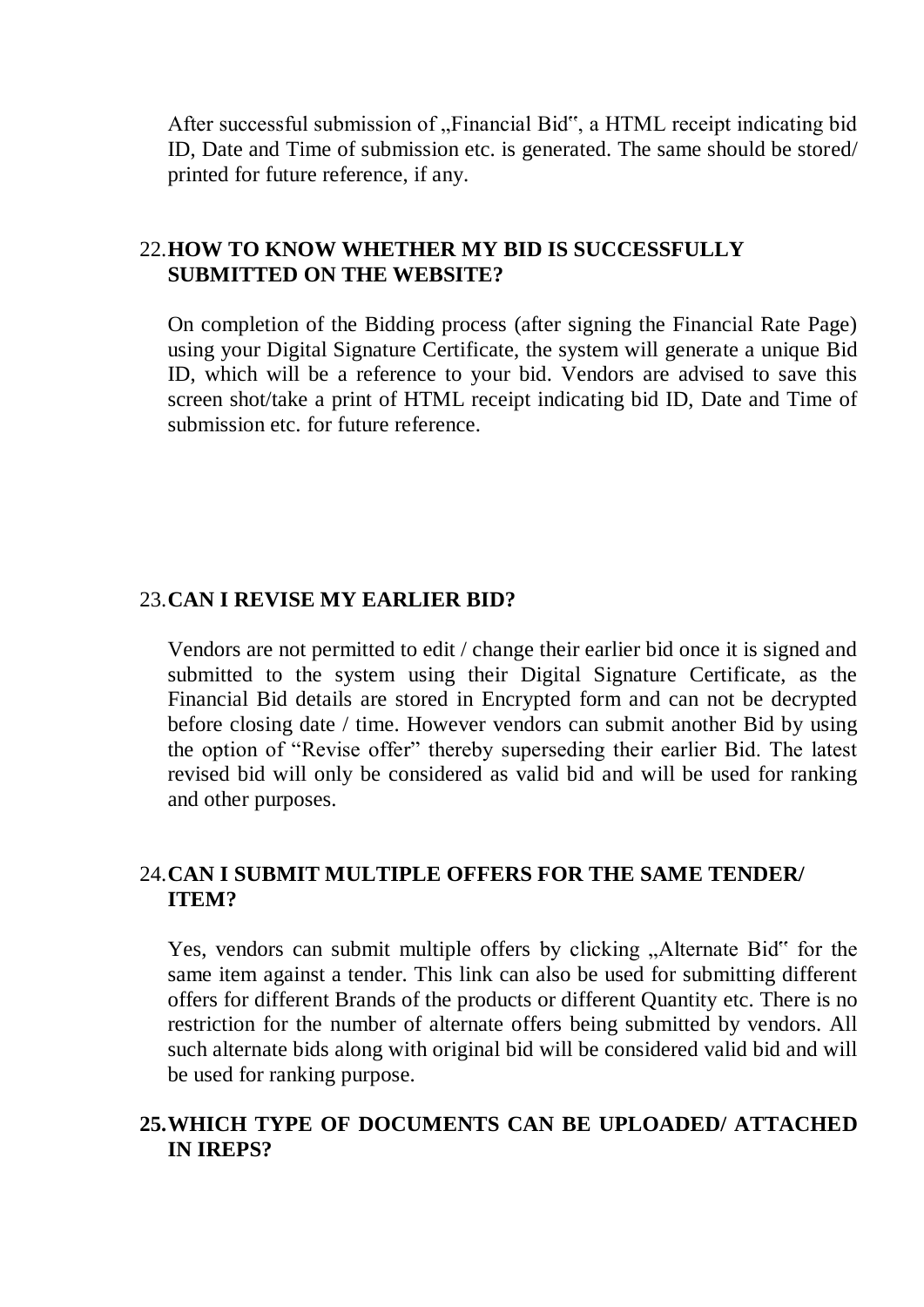Only PDF (Portable Document Format) documents of size up to 1 MB can be uploaded/attached in IREPS. If you want to upload any other files, it has to be first converted into PDF file. Different tools are available on Internet to convert files of different formats to PDF files. Every time a file is uploaded, system prompts for Digital Signature Certificate for signing the file. The file stored on your client machine is first signed before uploading and hence only unsigned files should be picked up for upload, to avoid multiple signature on the same file. You may also keep a back up copy of unsigned file on your machine at a separate location (folder) to avoid multiple signatures on the uploaded document. System provides message if the file being uploaded is already signed. Please ensure to use your own Digital Signature Certificate.

# **26.HOW TO UPLOAD DOCUMENTS IN VENDORS'S REPOSITORY AND WITH TECHNO- COMMERCIAL BID?**

For uploading PDF files, "Adobe Acrobat Reader" (version 6.0 or above) and JRE 1.6 (which can be downloaded from website [http://www.oracle.com/technetwork/java/javase/downloads/jre-6u32](http://www.oracle.com/technetwork/java/javase/downloads/jre-6u32-downloads-1594646.html) [downloads-1594646.html\)](http://www.oracle.com/technetwork/java/javase/downloads/jre-6u32-downloads-1594646.html) must be installed on your system. Vendors have been provided a facility to maintain an on-line repository of their documents like RDSO/NSIC/CLW/DLW approval certificates or any other documents, required frequently to be submitted along with their techno-commercial bids for supporting their credentials etc. After login, vendor must click on the link "View/Upload Documents" in left navigation under "Quick Links" section. Then browse the file to upload, add description and click on the "Upload File". The upload process will be same as described against Q- 22 above. These uploaded documents can be used as attachment to their Techno-Commercial Bids by clicking on the link "Attach Existing Documents" under the Tab "Docs". This facility will avoid repeated uploading of the same document with each and every tender, resulting in saving of time and resources at time of bidding.

## **27.I AM NOT ABLE TO UPLOAD DOCUMENT?**

Please check:

Your system is free from Virus and worms.

"Adobe Acrobat Reader" (version 6.0 or above) is correctly installed on your system.

JRE 1.6 (which can be downloaded from website [http://www.oracle.com/technetwork/java/javase/downloads/jre-6u32](http://www.oracle.com/technetwork/java/javase/downloads/jre-6u32-downloads-1594646.html) [downloads-1594646.html\)](http://www.oracle.com/technetwork/java/javase/downloads/jre-6u32-downloads-1594646.html) is installed on your system. Please select appropriate Offline version according to Operating System of your computer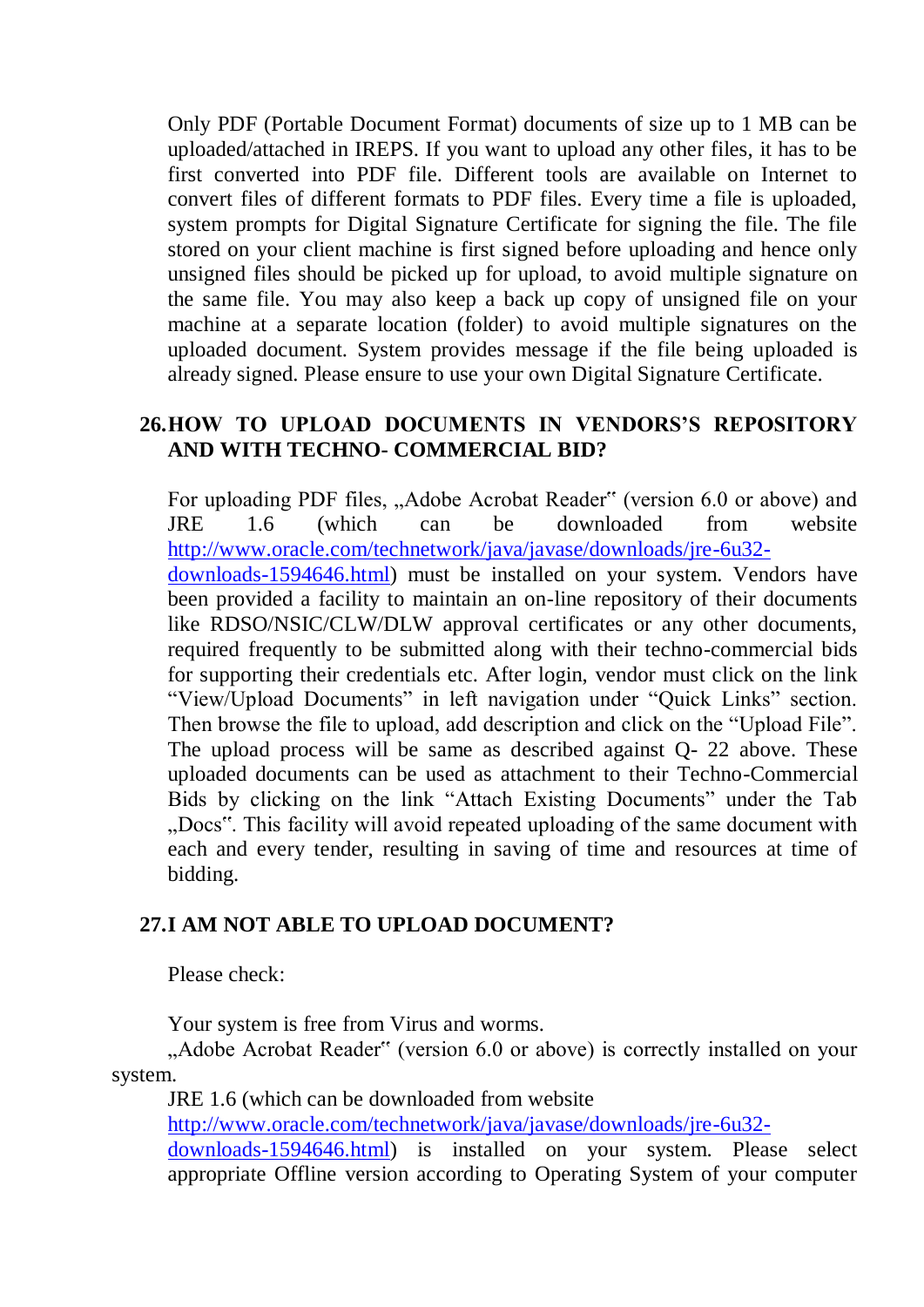on the above Page and install the same and re-start the system. You must have administrative privileges on your System to install this component.

That you are using the same Digital Signature Certificate which is attached to your profile and driver for e-token is correctly installed.

That , Downloaded Active-x Controls" are enabled by opening Internet explorer and selecting the same from the dropdown under Tools  $\Box$ Manage Add-ons Enable or Disable Add-ons. If not, enable the same and re-start the system.

# **28.HOW TO USE DOCUMENTS SECTION IN LEFT NAVIGATION?**

Vendor can view and read the documents, uploaded by IREPS using the link "IREPS Documents"; uploaded by Railway Board using the link "Railway Board Documents" and its own documents using the link "My Documents". Different Railway's documents can be viewed by clicking on these Railways"s Tab available on the menu-bar of the IREPS home page before login and then clicking on the relevant link.

# **29.HOW IS MY BID SECURED IN THE SYSTEM?**

All the ELECTRONIC shall have to be Digitally signed and will get auto encrypted on your client machine using highest level of digital security before such offers are received in the time locked electronic tender box. All such bids travel over 128 bit SSL to ensure confidentiality of

data. Electronic bids once digitally signed and submitted for one or all the item/items cannot

be accessed or edited later and shall remain fully secured, confidential and time locked in encrypted

form till the due date and time of opening and decryption, which shall only be opened by two pre-

authorized Railway officials with their secured digital authentication and password after applying the

Private key of the Encryption Certificate.

# 30. **HOW CAN THE IDENTITY OF THE BIDDER AND INTEGRITY OF BID BE VERIFIED?**

Identity of bidder is established through two factor authentication – their password and Digital Signature Certificate. Integrity of bid data and identity of bid signing official can be verified by clicking "Verify" link which is available under the "View Bids" link against the tender.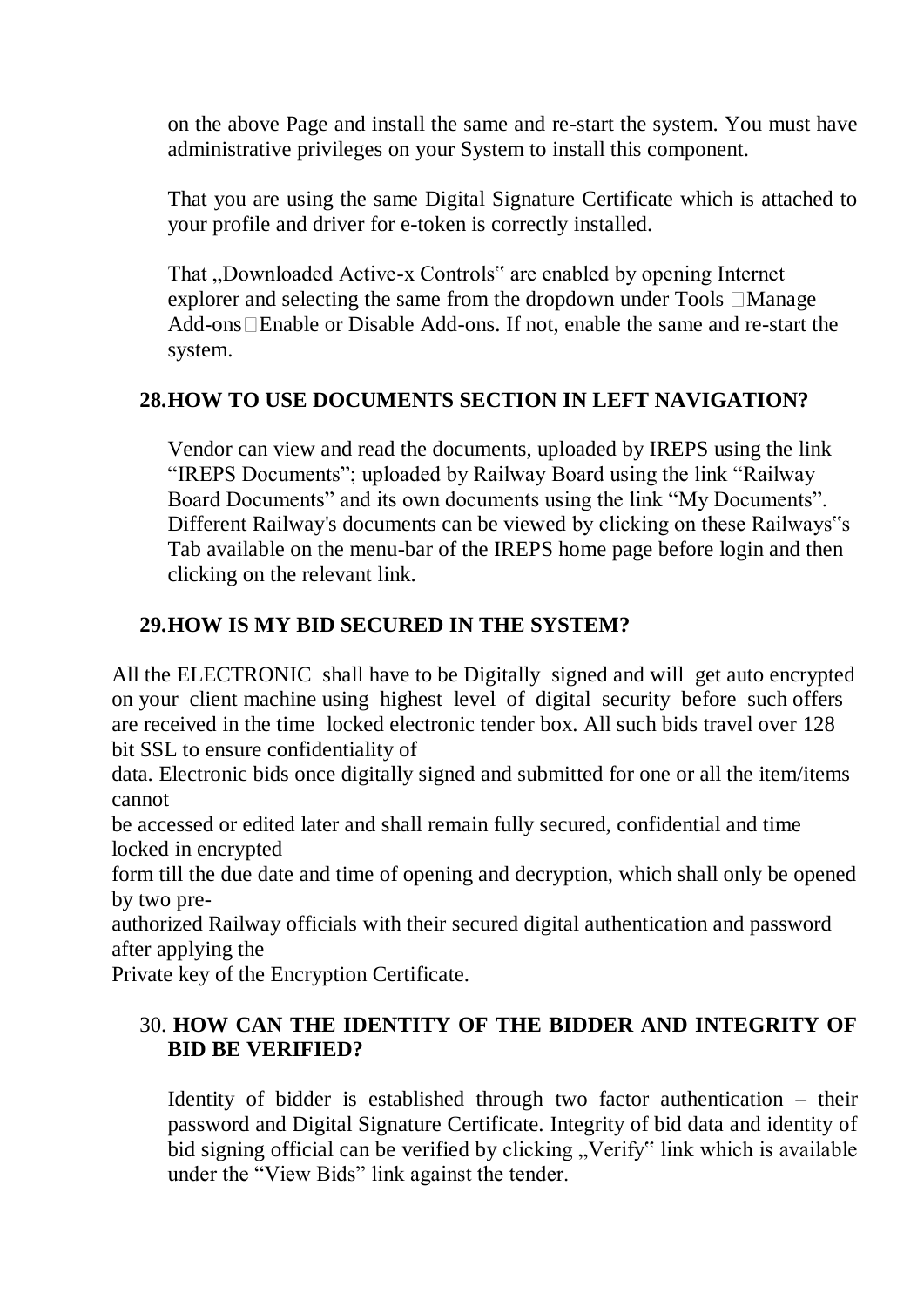## 31.**HOW CAN THE IDENTITY OF BUYER AND INTEGRITY OF TENDER DOCUMENT BE VERIFIED?**

Identity of Tender signing official is established through two factor authentication – their password and Digital Signature Certificate. Integrity of NIT/ Tender Data and identity of Tender signing official can be verified through NIT/Tender Document verification process, link for which is available at the bottom of NIT.

## 32.**WHAT TO DO WHEN "IM Communication Error 200" OCCURS.**

Close all Internet Browser and try again

# 33.**HOW TO VIEW FINANCIAL OR TECHNO-COMMERCIAL TABULATION (FOR VENDORS)?**

Tabulations (for Open Tenders and Special Limited Tenders) can be viewed only after the tenders have been opened by authorized Railway officials. After login, vendors can find the tenders on their Home

Page under the Tab ...My Bids for Tenders closed" where action icons to view Financial Bid, Techno-commercial Bid, Financial Tabulation and Technocommercial tabulation are available. These options can also be found after searching the (participated) tenders through "Quick Search" or "Advance Search". However, tabulation statements are not shown against Limited Tenders and Bulletin Tenders

# 34.**WHAT ARE THE SETTINGS TO VIEW FINANCIAL OR COMPARATIVE STATEMENT?**

"Adobe Acrobat Reader" (version 6.0 or above) must be installed in your system and pop-up blocker must be turned off. To turn-off pop-up blocker, go